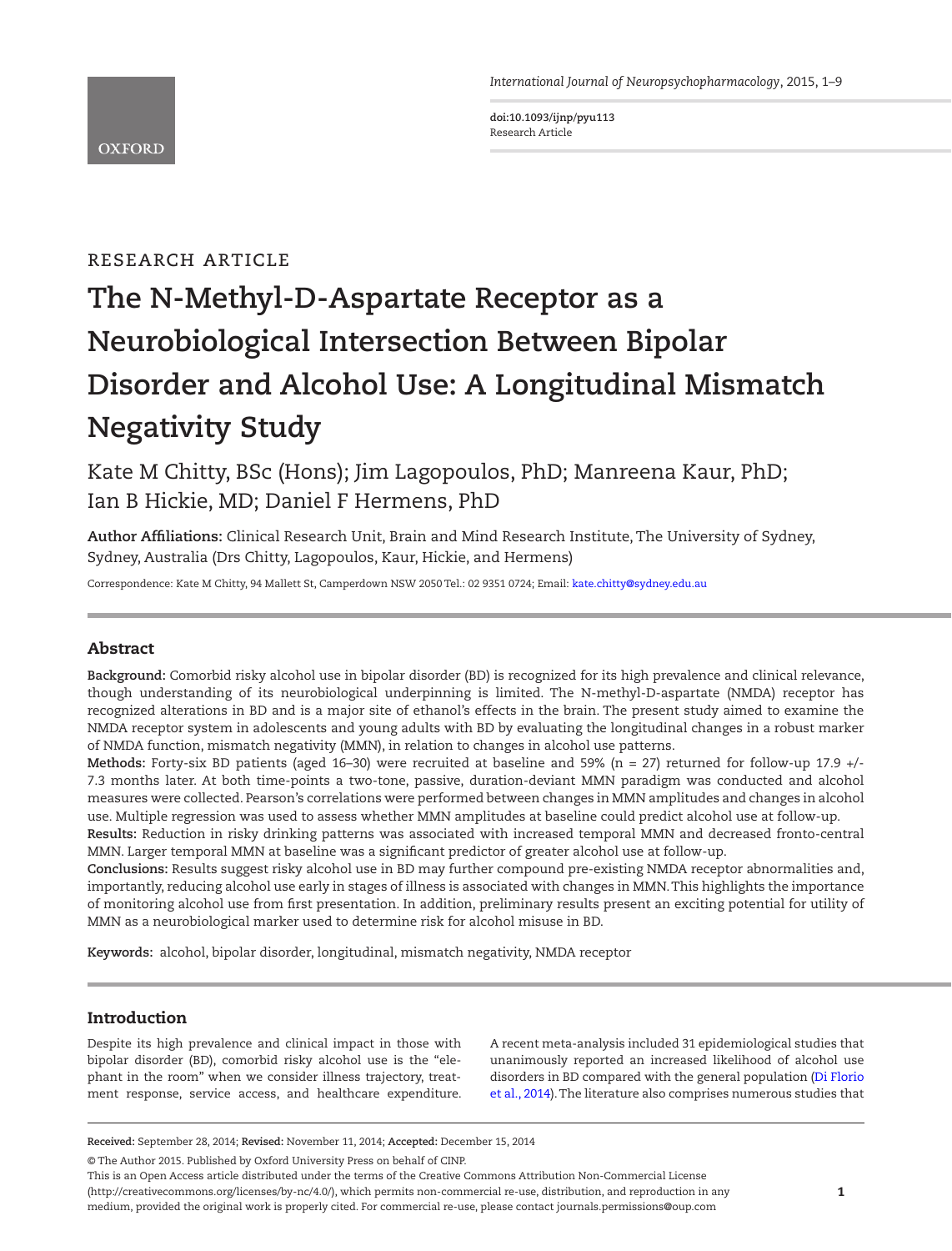have identified the serious and adverse consequences of this comorbidity for patients, including increased severity and rates of mood episodes ([Salloum et al., 2002](#page-8-0); [Rakofsky and Dunlop,](#page-8-1)  [2013](#page-8-1)), worsened general functioning [\(Cardoso et al., 2008\)](#page-6-0), and increased risk of suicide [\(Oquendo et al., 2010](#page-8-2)). These effects are not only confined to heavy drinkers, with a study of patients consuming just 1–4 standard drinks a week showing negative clinical consequences as a result of their alcohol consumption ([Goldstein et al., 2006](#page-7-1)), highlighting the importance of promoting any reduction of alcohol consumption in this population.

Despite such research, understanding of the neurobiological effects of alcohol use in BD is limited. Going forward, such investigations are necessary in order to define the neural interaction between alcohol use and the disorder and how it contributes to poorer outcomes for patients, as well as to identify neurobiological risk factors responsible for the heightened susceptibility of risky drinking in this population.

The N-methyl-D-aspartate (NMDA) glutamate (Glu) receptor is a neural system with recognized alterations in BD [\(Mundo et al.,](#page-7-2)  [2003](#page-7-2); [Scarr et al., 2003](#page-8-3); [Nudmamud-Thanoi and Reynolds, 2004;](#page-8-4) [Woo et al., 2004;](#page-8-5) [McCullumsmith et al., 2007;](#page-7-3) [Sanacora et al., 2008](#page-8-6)) and as a major site of ethanol's effects in the brain [\(Grant and](#page-7-4)  [Lovinger, 1995](#page-7-4)), both acutely ([Lovinger et al., 1989;](#page-7-5) [Ren et al., 2012](#page-8-7)) and chronically (for review see [Krystal et al., 2003a](#page-7-6)). Furthermore, alterations in genes encoding the NMDA receptor subunit, GluN2a, are associated with susceptibility for risky drinking during adolescence ([Schumann et al., 2008\)](#page-8-8) and an altered NMDA receptor response is evident in people with a positive family history of alcohol dependence (FHP; [Petrakis et al., 2004](#page-8-9)). Agents that block Glu release (e.g. lamotrigine) or block NMDA Glu receptors (e.g. memantine) have been shown to be efficacious in treating alcohol withdrawal ([Krupitsky et al., 2007\)](#page-7-7) and, similarly, these same agents have also shown promise in treating BD [\(Sanacora](#page-8-6)  [et al., 2008](#page-8-6)). It has been hypothesized that mutations that modify NMDA-receptor mediated responses to ethanol are present in those vulnerable to alcohol dependence ([Krystal et al., 2003a](#page-7-6)), and we suggest that this is the case in BD: a population with a propensity to alcohol misuse and dependence ([Di Florio et al., 2014\)](#page-7-0), high levels of family history of alcohol dependence (Johnson and [Leeman, 1977;](#page-7-8) [Todd et al., 1996](#page-8-10)), reduced subjective responses to alcohol [\(Yip et al., 2012\)](#page-8-11), and impairments in the NMDA receptor ([Sanacora et al., 2008\)](#page-8-6). Thus, we present the NMDA receptor as a critical area of investigation toward elucidating the neurobiological underpinnings of this comorbidity.

Mismatch negativity (MMN), an event-related potential reliant on efficient Glu signaling via the NMDA receptor (Javitt et al., [1995](#page-7-9), [1996,](#page-7-10) [2011](#page-7-11)), is consisdered a robust marker for detecting NMDA receptor disturbances [\(Javitt et al., 2011\)](#page-7-11). As such, MMN abnormalities have been associated with BD ([Andersson et al.,](#page-6-1)  [2008](#page-6-1); [Jahshan et al., 2012](#page-7-12); [Kaur et al., 2012](#page-7-13); [Chitty et al., 2013\)](#page-7-14), acute and chronic alcohol use (Jaaskelainen, [Lehtokoski, et al.,](#page-7-15)  [1995](#page-7-15); Jaaskelainen, [Pekkonen, et al., 1995;](#page-7-15) [Jaaskelainen et al., 1996;](#page-7-16) [Ahveninen et al., 2000;](#page-6-2) [Kenemans et al., 2010;](#page-7-17) [He et al., 2013\)](#page-7-18), and risk for alcohol dependence [\(Zhang et al., 2001\)](#page-8-12). Our recent investigation revealed that adolescents and young adults with BD who participate in risky drinking have impaired temporal MMN amplitude compared to low-risk drinkers with BD and controls [\(Chitty](#page-7-19)  [et al., 2014\)](#page-7-19). These noted impairments in temporal MMN may be a result of the high-risk drinking (i.e. an additive effect of alcohol on a pre-existing perturbed glutamatergic/NMDA system) or may represent a heightened predisposition for risky drinking.

MMN is thought to index formation of memory and cortical plasticity ([Baldeweg and Hirsh, 2014\)](#page-6-3), both of which are neural processes reliant on intact NMDA receptor functioning ([Bennett,](#page-6-4) 

[2000](#page-6-4)). Indeed, the effects of alcohol on MMN have been hypothesized to index impairments in passive attention [\(Jaaskelainen](#page-7-16)  [et al., 1996\)](#page-7-16), and studies from our lab have demonstrated reduced MMN in psychiatric populations is associated with poorer verbal learning and working memory [\(Kaur et al., 2011](#page-7-20)), psychomotor slowing, and attention difficulties ([Hermens et al., 2010\)](#page-7-21).

The aim of the present study is to further probe the NMDA receptor system and thus better understand the intersection of alcohol and BD comorbidity by examining the longitudinal changes in MMN and its relation to changes in alcohol use patterns. We aim to shed light on our previous findings of impaired MMN in risky-drinking patients with BD [\(Chitty et al., 2014](#page-7-19)) by investigating the longer-term effects of alcohol consumption. Firstly, we hypothesize that changes in alcohol use will be associated with changes in MMN. Secondly, we hypothesize that MMN at baseline may be a predictor of alcohol use at follow-up. It is essential to investigate these hypotheses in order to assess whether continued risky drinking or, more importantly, a reduction in risky drinking in adolescents and young adults with BD has corresponding effects on their neurobiology.

## Methods

# **Participants**

The study was carried out in accordance with the Declaration of Helsinki, and approved by the University of Sydney ethics committee. Participants gave written informed consent before participation. The sample consisted of the 42 BD participants from our cross-sectional study ([Chitty et al., 2014](#page-7-19)) plus additional recruitment of four patients, giving a total of 46 participants in the study. All participants were invited for follow-up.

Participants aged between 16–30 were recruited as part of a wider Youth Mental Health cohort study [\(Hermens et al., 2011;](#page-7-20) [Lee et al., 2013](#page-7-14); [Scott et al., 2013\)](#page-7-22), as referred by a psychiatrist who made a diagnosis of a bipolar illness using DSM-IV criteria (APA, 2000) as follows: bipolar I ( $n = 19$ ), bipolar II ( $n = 21$ ), bipolar not otherwise specified ( $n = 4$ ), or bipolar spectrum with family history of BD  $(n = 2)$ , defined as an illness pattern consisting of periods of both elevated and depressed mood consistent with a bipolar spectrum disorder (Angst, 2007). Twenty-seven of these patients returned for follow-up and all measures were repeated.

Exclusion criteria for all participants were medical instability, history of neurological disease, medical illness known to impact cognitive and brain function, intellectual disability, and insufficient English for assessment. All participants were asked to abstain from drug or alcohol use for 48 hours prior to testing and informed that they might be asked to undertake an alcohol breath test and/or a saliva drug screen if the researcher had reason to believe the participant was under the influence or intoxicated. Patients' normal psychotropic medication regimens were not interrupted in any way.

#### **Measures**

#### *Clinical and Self-Report Measures*

Participants underwent a clinical interview that included the Hamilton Depression Rating Scale [\(HDRS; Hamilton, 1967](#page-7-23)), the Brief Psychiatric Rating Scale (BPRS; [Overall and Gorham,](#page-8-13)  [1962](#page-8-13)), and the Young Mania Rating Scale [\(YMRS; Young et al.,](#page-8-14)  [1978](#page-8-14)). Current self-reported symptoms were assessed using the depression anxiety stress scale (DASS; [Lovibond and Lovibond,](#page-7-24)  [1995](#page-7-24)) and the Kessler-10, a psychological distress scale [\(Kessler](#page-7-25)  [et al., 2002\)](#page-7-25). The first time patients engaged a mental health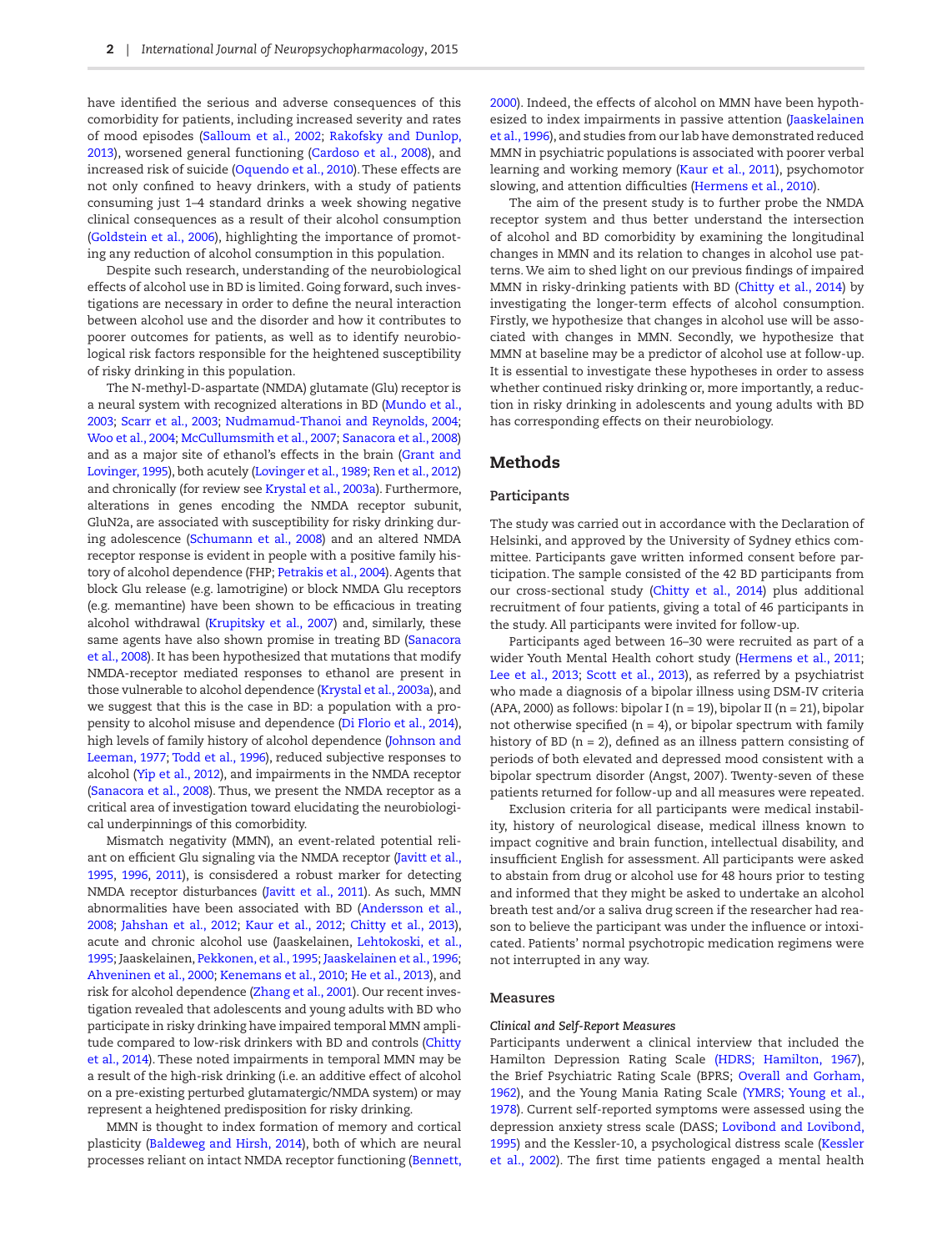service was recorded and used as a proxy to determine duration of illness. Patients were asked to report any known first-degree family history of alcohol abuse or dependence.

Participants completed the Alcohol Use Disorders Identification Test (AUDIT) in self-report format. The AUDIT was developed from a World Health Organization collaboration as a screening instrument for hazardous and harmful alcohol consumption [\(Saunders](#page-8-15)  [et al., 1993\)](#page-8-15). The tool differs from other screening tests, as it emphasizes identification of hazardous drinking rather than longterm dependence and focuses primarily on recent symptoms and behaviors ([Babor et al., 2001](#page-6-5)), making it more appropriate for adolescent and young adult cohorts, many of whom will be initiating their drinking habits or will be risky drinkers rather than alcohol dependent. The AUDIT is made up of 10 questions, with possible scores ranging from zero (abstinence) to 40.

The AUDIT can be further broken down into sub-scores, which were also calculated at each timepoint. The consumption sub-score assesses hazardous alcohol use (e.g. frequency and amount of drinking), the dependence sub-score is comprised of symptoms associated with dependence (e.g. morning drinking and impaired control over drinking), and the problems sub-score addresses harmful alcohol use (e.g. alcohol-related injuries, blackouts, guilt after drinking, and concerns of others). A score of 6–7 on the consumption sub-score may indicate a risk of selfrelated harm. The dependence score assesses symptoms associated with dependence; a score of 4 or more in this sub-score plus a total AUDIT score of 20 or more indicates almost-certain dependency. Any score above zero on the problems sub-score is indicative of problem drinking.

Frequency of tobacco use was assessed using baseline and follow-up answers from the World Health Organization alcohol, smoking, and substance involvement screening test (ASSIST; [Edwards et al., 2003\)](#page-7-26), in which participants were asked to indicate how often in the previous three months they had used tobacco products using ordinal options of never, once or twice, monthly, weekly, or daily/almost daily.

#### *Neurophysiological Measures*

Participants were fitted with a 64-channel Quik-Cap (Neuroscan) and headphones and told they would be watching a silent movie for 20 minutes and would be asked to report back the storyline at the end of the task. A different movie was used at each time point. Participants were then presented with 2 500 binaural pure tones (1 000 Hz, 75 dBSPL, 10ms rise/fall) with stimulus onset asynchrony of 500ms. Two hundred of these tones were duration-deviant tones (100ms) presented pseudo-randomly within 2 300 standard tones (50ms).

Continuous electroencephalography activity was recorded from sites according to the standard 10–20 International system (including mastoids), referenced to a nose electrode. Activity was sampled and digitized at 500 Hz (SynAmps2, Scan 4.3.1 software) and filtered using a band pass filter (0.1–30Hz). Data were processed offline using Neuroscan Scan 4.3.1 (Compumedics) software. Epochs were constructed at -100 to 450ms relative to stimulus onset and were baseline corrected. MMN was derived from fronto-central and temporal sites as follows: Fz (frontal site), Cz (central site), M1 (left temporal site), and M2 (right temporal site). Epochs that contained activity ±100 μV at these sites were rejected. Additional electrodes were placed above and below the left eye and at the outer canthi of both eyes to monitor for eye-blink artifacts, and contaminated data was corrected using established algorithms [\(Semlitsch et al., 1986](#page-8-16)). MMN difference waveforms were obtained by subtracting waveforms elicited by standards from those elicited by duration-deviant stimuli. Peak amplitude was chosen as the primary outcome measure to maintain consistency with our previous MMN studies, and was determined using automated peak picking within an established epoch window of 135–205ms ([Hermens et al.,](#page-7-21)  [2010](#page-7-21); [Kaur et al., 2011,](#page-7-20) [2012](#page-7-13)).

It should be noted that MMN inverts its polarity when recorded at the mastoids and referenced to the nose ([Naatanen](#page-8-17)  [et al., 2007](#page-8-17)). Therefore, for ease of comparison between frontocentral sites and temporal sites, we inverted fronto-central amplitudes so that positive amplitudes for all electrodes correspond to an increased MMN.

#### **Statistical Analyses**

Statistical analyses were carried out using SPSS for Windows 21.0 (SPSS Inc.). Differences in symptoms, alcohol, tobacco, and medications and in MMN amplitudes between baseline and follow-up were determined using paired t-tests or McNemar tests where relevant. Differences in MMN amplitudes and alcohol use between FHP and those with no family history of alcohol abuse/dependence (family history negative; FHN) were conducted using paired t-tests.

In order to test the primary hypothesis that decreased drinking will be associated with a positive change in MMN, we calculated change scores for AUDIT total and sub-scores, ASSIST tobacco frequency, and MMN variables.

Positive values for change-M1, change-M2, change-Fz, and change-Cz represent increased MMN amplitudes at follow-up. A positive value for change-AUDIT sub-scores represents an increase in drinking from baseline to follow-up and a positive value for change-tobacco use indicates a higher frequency of tobacco use at follow-up. All change scores were converted to z-scores to inspect for outliers (a z-score of +/- 3.00). Outliers were then removed from subsequent analyses to reduce the impact of influential cases.

Pearson's correlations were performed between change-MMN amplitudes with change-AUDIT and change-tobacco use.

We then conducted robust forced-entry multiple regression to assess predictors of alcohol use at follow-up. The outcome variable was AUDIT total score at follow-up. Predictors were chosen based on the results from the correlations, where the most strongly correlated fronto-central site and temporal site were chosen as predictors, along with the baseline AUDIT total score, FHP  $(0 = no, 1 = yes)$ , and date difference between baseline and follow-up. Multicollinearity of predictors was assessed by the variance inflation factor. Cook's distance was used to assess the impact of influential cases and standardized residuals were inspected to identify outliers.

For all analyses, a simple bootstrapping method based on 1 000 samples was used to obtain bias-corrected and accelerated (BCa) 95% confidence intervals. Alpha was set to 0.05.

# Results

#### **Baseline Sample Characteristics**

At baseline ( $n = 46$ ), participants were aged 22.2 +/- 3.5 years, with duration of illness 6.93 +/- 3.5 years and 12.7 +/- 2.1 years of education. There were no significant differences between those who were included in the follow-up analysis ( $n = 27$ ) versus those in the baseline-only sample ( $n = 19$ ) in their demographic characteristics at baseline: age  $[t(44) = 1.29, p = 0.20]$ , gender  $[\chi^2(1) = 0.77, p = 0.38]$ , duration of illness  $[t(44) = 0.19, p = 0.85]$ , or years of education  $[t(44) = 1.20, p = 0.24]$ . Additionally, there were no differences in clinical ratings at baseline: DASS stress  $[t(44) = 0.34, p = 0.81],$  DASS anxiety  $[t(44) = 0.51, p = 0.62],$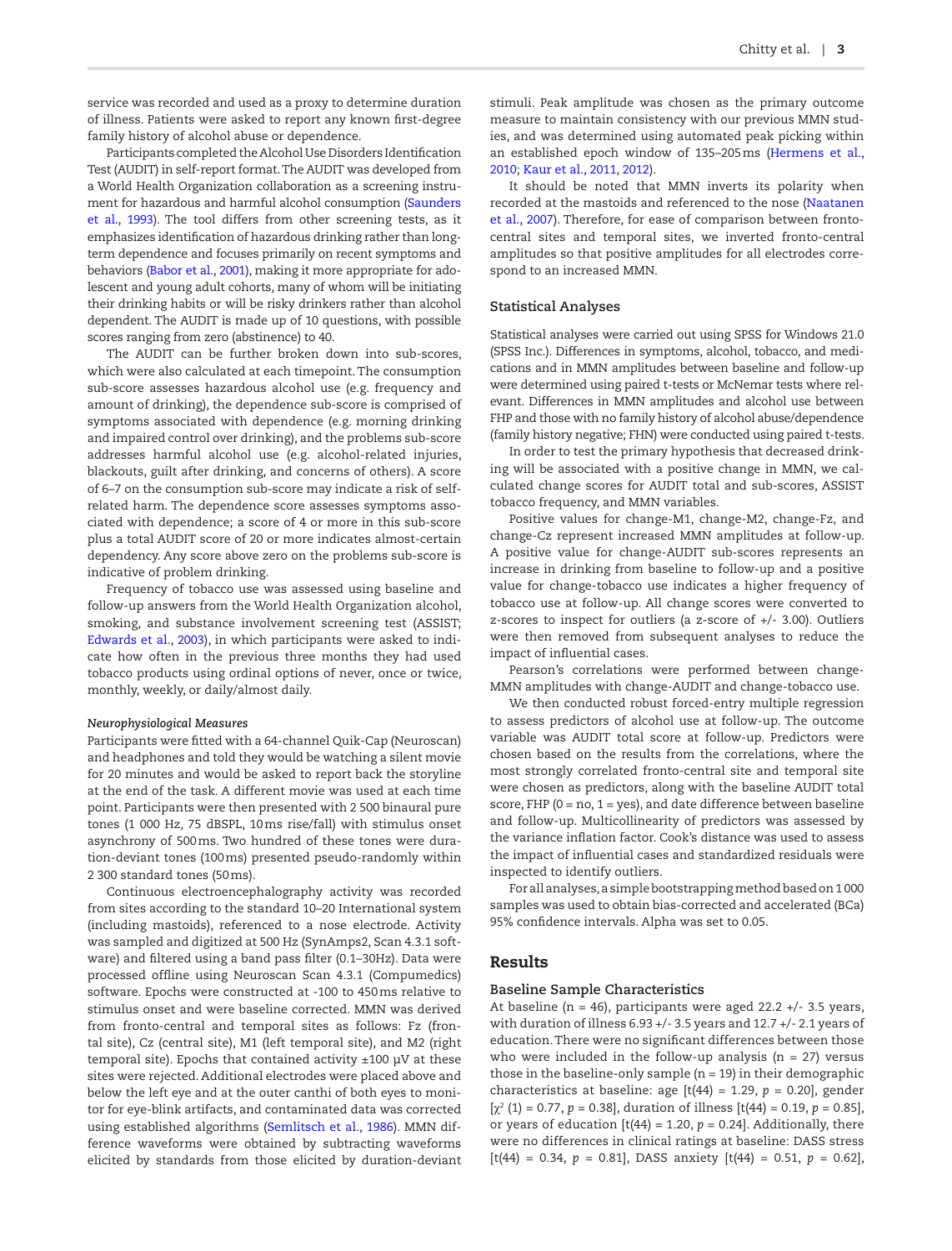DASS depression  $[t(44) = 0.15, p = 0.88]$ , BPRS total  $[t(43) = 0.88]$ , *p* = 0.38], HDRS total [t(43) = 0.14, *p* = 0.89], or YMRS [t(41) = 0.56,  $p = 0.58$ .

There were also no differences in baseline measures of substance use: AUDIT-total [t(44) = 1.56, *p* = 0.13], AUDIT-consumption sub-score  $[t(44) = 1.37, p = 0.18]$ , AUDIT-problems sub-score [t(44) = 1.64, *p* = 0.11], AUDIT-dependence sub-score [t(44) = 1.18,  $p = 0.25$ ], or proportion of smokers  $[χ<sup>2</sup>(1) = 2.49, p = 0.12]$ . There was, however, a trend toward a higher proportion of high-risk drinkers in the baseline-only sample  $[\chi^2(1) = 3.68, p = 0.055]$ .

The baseline-only sample had significantly decreased MMN amplitude at M1 [t(44) = 2.29, *p* = 0.027], M2 [t(44) = 2.63, *p* = 0.012], and Fz  $[t(44) = 2.50, p = 0.016]$  compared to their peers who returned for follow-up. There was also a trend toward decreased Cz amplitude  $[t(44) = 1.79, p = 0.08]$  in the baseline sample.

Eleven (23.9%) of the baseline sample reported FHP. There were no differences in MMN amplitudes at Fz [t(44) = 0.97, *p* = 0.34], Cz  $[t(44) = 0.67, p = 0.51], M1[t(44) = 1.59, p = 0.12]$  or M2  $[t(44) = 0.72,$ *p* = 0.48]; in AUDIT scores: total [t(44) = 0.72, *p* = 0.48], consumption  $[t(44) = 0.02, p = 0.98]$ , problems  $[t(44) = 0.97, p = 0.34]$ ; or in dependence  $[t(44) = 0.99, p = 0.33]$  between FHP and FHN.

#### *Follow-Up Sample Characteristics*

Participants in the follow-up analysis ( $n = 27$ ) included 19 (70.4%) females, aged 22.8  $+/-$  3.4 years; illness duration was 6.89  $+/-$ 3.6 years and 13.1 +/- 2.3 years of education. Ten patients (37.0%) reported FHP. The mean time between baseline and follow-up was 17.9 +/- 7.3 months (min: 10 months; max: 38 months).

Clinical scores for participants at baseline and follow-up are shown in [Table 1](#page-3-0). Stress and anxiety, as measured by the DASS and the BPRS, were significantly improved at follow-up. There were no other significant changes in clinical measures.

#### *Changes in Alcohol, Tobacco, and Medication Use*

[Table 2](#page-3-1) shows the mean scores (and standard deviation) in alcohol, tobacco, and medication use over time. At the group level, there were no significant changes in alcohol use (as measured by AUDIT scores), tobacco use, or medications between baseline and follow-up.

There were no outliers in terms of change-AUDIT total (z-score range: -2.61, 2.67), change-AUDIT consumption (-2.87, 2.82), or change-AUDIT dependence (-1.88, 2.24). There was one change-AUDIT problems outlier (z-score = 4.19), which was then

<span id="page-3-0"></span>**Table 1.** Demographic and Symptoms Scores at Baseline and Follow-Up.

|                        | Baseline<br>$(n = 27)$ | Follow-up<br>$(n = 27)$ | t                |
|------------------------|------------------------|-------------------------|------------------|
| $K-10(SD)$             | 25.8 (8.9)             | 22.9(8.1)               | $t(25) = 1.64$   |
| DASS - Stress (SD)     | 19.7 (11.9)            | 13.9 (10.2)             | $t(25) = 2.77*$  |
| DASS - Anxiety (SD)    | 12.3(9.0)              | 7.08(7.0)               | $t(25) = 3.06**$ |
| DASS - Depression (SD) | 16.1(14.3)             | 14.5 (11.6)             | $t(25) = 0.59$   |
| HDRS - Total (SD)      | 10.0(8.4)              | 8.91(6.9)               | $t(23) = 0.74$   |
| BPRS - Total (SD)      | 37.3(11.1)             | 32.8(5.7)               | $t(23) = 2.42^*$ |
| YMRS - Total (SD)      | 5.78(6.6)              | 3.61(3.6)               | $t(22) = 1.37$   |
|                        |                        |                         |                  |

Tested using paired t-test. \**p* < 0.05, \*\**p* < 0.01. DASS and K-10 scores were missing from one patient, BPRS and HDRS missing for three patients, and YMRS missing from four patients.

AUDIT, alcohol use disorder identification test; BPRS, Brief Psychiatric Rating Scale; DASS, depression anxiety stress scales; HDRS, Hamilton Depression Rating Scale; K-10, Kessler-10 psychological distress scale; SD, standard deviation; YMRS, Young Mania Rating Scale.

removed from subsequent analyses (z-score range once outlier was removed: -1.29, 1.27).

#### *Longitudinal MMN*

At the group level, there were no significant differences between MMN at any site recorded at baseline compared with follow-up [\(Table 3\)](#page-3-2).

Baseline and follow-up MMN amplitudes were highly correlated at M1 (r = 0.670, p < 0.001, BCa 95%, confidence interval [CI]: 0.32, 0.85), M2 (r = 0.57,  $p < 0.01$ , BCa 95%, CI: 0.18, 0.80), Fz (r = 0.521, *p* < 0.01, BCa 95%, CI: 0.28, 0.79), and Cz (r=0.578, *p* < 0.01, BCa 95%, CI: 0.31, 0.79).

There were no change-MMN outliers at M1 (z-score range: -1.96, 2.13), M2 (-1.73, 1.64), Fz (-2.25, 2.20), or Cz (-2.53, 1.07).

#### *Correlations Between Change Scores*

The correlation matrix is shown in [Table 4.](#page-4-0) Change in MMN amplitudes versus change in AUDIT total for all four sites are depicted in scatterplots in [Figure 1.](#page-4-1)

Changes in temporal MMN amplitudes showed negative associations with change-AUDIT scores, such that decreased MMN was associated with increased drinking. Specifically, the change-AUDIT total was significantly negatively associated with change-M1 and change-M2 (see [Figure 1](#page-4-1)). Additionally, change-AUDIT dependence was significantly associated with change-M2. There were trend-level negative associations between change-AUDIT consumption and change-M1.

<span id="page-3-1"></span>**Table 2.** Alcohol, Tobacco, and Medication Use

|                        | Baseline<br>$(n = 27)$ | Follow-up<br>$(n = 27)$ | t/McNemar test |
|------------------------|------------------------|-------------------------|----------------|
| AUDIT total (SD)       | 8.00(7.0)              | 8.33(6.6)               | $t(26) = 0.32$ |
| AUDIT consumption (SD) | 4.56(2.9)              | 4.63(3.1)               | $t(26) = 0.12$ |
| AUDIT problems (SD)    | 2.33(3.3)              | 2.85(3.5)               | $t(26) = 0.98$ |
| AUDIT dependence (SD)  | 1.11(1.9)              | 0.85(1.6)               | $t(26) = 0.93$ |
| Lithium (%)            | 5(18.5)                | 5(18.5)                 | ns             |
| Anti-depressant (%)    | 16 (59.3)              | 15 (51.7)               | ns             |
| Anti-psychotic (%)     | 15 (51.7)              | 14 (48.2)               | ns             |
| Anti-convulsant (%)    | 12 (41.4)              | 11 (40.7)               | ns             |
| Benzodiazepine (%)     | 1(3.7)                 | 1(3.7)                  | ns             |
| Medication free (%)    | 2(7.4)                 | 6(22.2)                 | ns             |
| Tobacco use (%)        | 15 (51.7)              | 11 (40.7)               | ns             |
| Cannabis use (%)       | 9(33.3)                | 10 (37.0)               | ns             |
|                        |                        |                         |                |

Tested using t-test or McNemar's test. \**p* < 0.05, \*\**p* < 0.01, \*\*\**p* <0.001. AUDIT, alcohol use disorder identification test; MMN, mismatch negativity; ns, not significant; SD, standard deviation.

<span id="page-3-2"></span>**Table 3.** Mismatch Negativity Changes Over Time

|                                    | Baseline<br>$(n = 27)$       | Follow-up<br>$(n = 27)$      | t                                | <b>BCa 95% CI</b>              |
|------------------------------------|------------------------------|------------------------------|----------------------------------|--------------------------------|
| Mismatch negativity                |                              |                              |                                  |                                |
| $M1$ amplitude $\mu$ V             | 2.52(1.1)                    | 2.30(1.3)                    | $t(26) = 1.13$                   | $-0.17, 0.63$                  |
| M2 amplitude µV                    | 2.57(1.1)                    | 2.60(1.5)                    | $t(26) = 0.19$                   | $-0.52, 0.41$                  |
| Fz amplitude µV<br>Cz amplitude µV | $-5.52(2.5)$<br>$-4.96(2.5)$ | $-5.30(2.5)$<br>$-4.59(2.0)$ | $t(26) = 0.92$<br>$t(26) = 0.48$ | $-1.18, 0.66$<br>$-1.19, 0.36$ |
|                                    |                              |                              |                                  |                                |

\**p* < 0.05. Parentheses indicate standard deviations.

BCa 95% CI, bias-corrected and accelerated 95% confidence interval; Cz, central electrode; Fz, frontal electrode; M1, left temporal electrode; M2, right temporal electrode; μV, microvolts.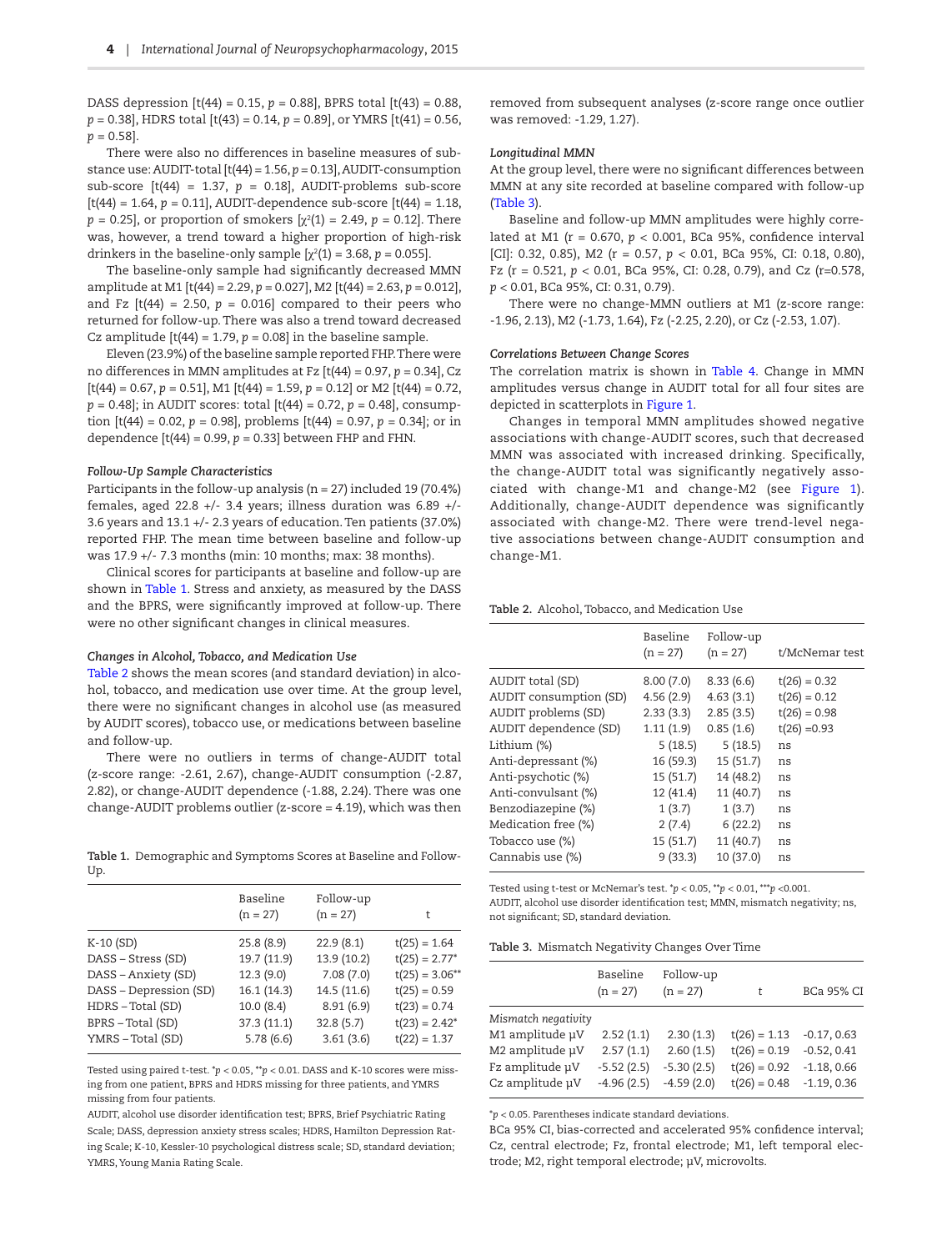<span id="page-4-0"></span>**Table 4.** Correlation Matrix

|           | Change-AUDIT total |                | Change-AUDIT<br>consumption |               | Change-AUDIT<br>problems <sup>^</sup> |               | Change-AUDIT<br>dependence |                | Change-tobacco<br>use |               |
|-----------|--------------------|----------------|-----------------------------|---------------|---------------------------------------|---------------|----------------------------|----------------|-----------------------|---------------|
|           |                    | BCa 95% C.I    |                             | BCa 95% C.I   | r                                     | BCa 95% C.I   | v                          | BCa 95% C.I    |                       | BCa 95% C.I   |
| Change-M1 | $-0.426*$          | $-0.72, -0.05$ | $-0.324*$                   | $-0.63, 0.09$ | $-0.283$                              | $-0.62, 0.18$ | $-0.242$                   | $-0.63, 0.25$  | $-0.029$              | $-0.52, 0.36$ |
| Change-M2 | $-0.434*$          | $-0.71, -0.04$ | $-0.244$                    | $-0.54, 0.22$ | $-0.245$                              | $-0.62, 0.23$ | $-0.393*$                  | $-0.72, 0.10$  | 0.218                 | $-0.44, 0.63$ |
| Change-Fz | $0.388*$           | $-0.003, 0.67$ | 0.318                       | $-0.19, 0.61$ | 0.265                                 | $-0.13, 0.62$ | $0.364*$                   | $-0.04, -0.74$ | 0.067                 | $-0.20, 0.28$ |
| Change-Cz | $0.351*$           | $-0.11, 0.64$  | $0.394*$                    | $-0.11, 0.66$ | 0.229                                 | $-0.23, 0.59$ | $0.331*$                   | $-0.01, 0.64$  | 0.058                 | $-0.24, 0.26$ |

# *p* < 0.10, \**p* <0.05.

One outlier was excluded from change-AUDIT problems analysis. Tobacco use refers to frequency of cigarette smoking.

AUDIT, Alcohol Use Disorders Identification Test; BCa 95% C.I, bias-corrected and accelerated 95% confidence intervals; Cz, central mismatch negativity peak amplitude; Fz, frontal mismath negaivity peak amplitude; M1, left temporal mismatch negativity peak amplitude; M2, right temporal mismatch negativity peak amplitude.



<span id="page-4-1"></span>**Figure 1.** Scatterplots depicting relationships between changes in peak MMN amplitudes (μV, vertical axes) versus change in alcohol use patterns as measured by change in total AUDIT score (horizontal axes).Note: Scales of axes are oriented so an increased MMN is represented by a positive direction on the vertical axes.AUDIT, Alcohol Use Disorders Identification Test; Cz, central electrode; Fz, frontal electrode; M1, left mastoid electrode; M2, right mastoid electrode; MMN, mismatch negativity.

Changes in fronto-central electrodes showed positive associations with changes in AUDIT sub-scores, such that decreased MMN was associated with decreased drinking. The change-AUDIT total was significantly positively associated with change-Fz, with

a trend-level positive association with change-Cz (see [Figure 1\)](#page-4-1). Change-AUDIT consumption was positively associated with change-Cz. Trend-level positive associations were seen between change-AUDIT dependence and both change-Fz and change-Cz.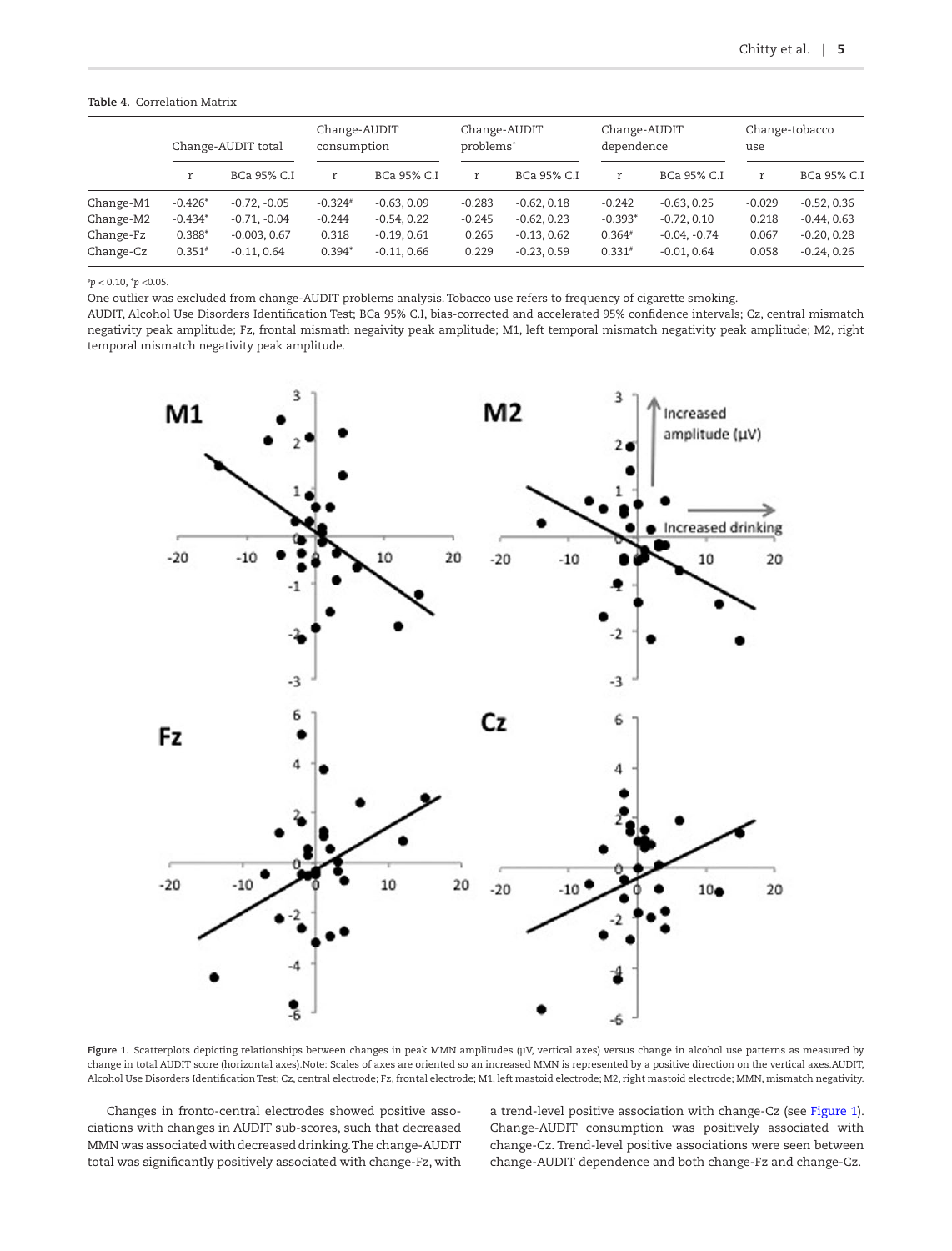There were no associations between change in frequency of tobacco use and any MMN variable.

### *Predicting Drinking Patterns at Follow Up*

The regression model was significant  $[F(5, 22) = 5.78, p = 0.001]$ , explaining 57.0% of the variance in alcohol use at follow-up. Both total AUDIT value at baseline and baseline M2 amplitude were significant predictors (see [Table 5](#page-5-0)), whereby larger baseline AUDIT totals and larger baseline M2 amplitudes predicted larger AUDIT totals at follow-up. No other predictors contributed significantly to the model. All variance inflation factor values were between 1 and 1.2. Cook's distance for all variables was less than 1 and standardized residuals were all within three standard deviations.

## Discussion

The current study uncovered some interesting results that highlight a potential key role for the NMDA receptor in the comorbidity between alcohol use and BD. Firstly, we confirmed our hypothesis that a decrease in drinking behavior (as indicated by a decrease in total AUDIT score) is associated with an increase in temporal MMN. Secondly, we discovered that an increase in drinking behavior is associated with increased fronto-central MMN amplitudes. Thirdly, temporal MMN amplitude at baseline was a significant predictor of AUDIT total score at follow-up. These findings emphasize three main points. Firstly, impaired temporal MMN in adolescent and young adults with BD and high risky drinking, as seen in our cross-sectional study [\(Chitty](#page-7-19)  [et al., 2014\)](#page-7-19), appears to be modifiable, as observed here, with a concomitant decrease in drinking in this follow-up sample. Secondly, the effects of alcohol use patterns on frontal and temporal MMN appear to have opposing associations (see [Figure 1](#page-4-1)), highlighting the utility of MMN as a tool for measuring the complicated effects of alcohol on the brain. Thirdly, preliminary results suggest that MMN may be utilized as a predictor of future risky alcohol use.

We found that increased fronto-central MMN amplitude was associated with increases in overall AUDIT scores, alcohol consumption scores, and alcohol dependence patterns, indicated by the AUDIT consumption and dependence sub-scores. These findings are interesting and are in line with previous research that has found that people with alcohol dependence display increased frontal MMN ([Ahveninen et al., 1999\)](#page-6-6), as do children of parents with alcohol dependence [\(Zhang et al., 2001\)](#page-8-12). The interpretation

<span id="page-5-0"></span>**Table 5.** Results of Forced-Entry Regression Analysis

|                       | В       | SE B |           |                   |
|-----------------------|---------|------|-----------|-------------------|
| Constant              | $-0.56$ | 4.25 | ß         | <b>BCa 95% CI</b> |
| AUDIT total baseline  | 0.69    | 0.13 | $0.74***$ | 0.01, 3.06        |
| M2 amplitude baseline | 1.59    | 0.75 | $0.27*$   | 0.37, 0.92        |
| Cz amplitude baseline | $-0.63$ | 0.40 | $-0.24$   | $-1.58, 0.09$     |
| <b>FHP</b>            | $-0.90$ | 1.92 | $-0.07$   | $-4.58, 3.54$     |
| Date difference       | 0.15    | 0.20 | 0.16      | $-0.33, 0.34$     |

\**p* < 0.05, \*\**p* < 0.01

 $n = 27$ 

AUDIT, alcohol use disorder identification test; BCa 95% CI, bias-corrected and accelerated 95% confidence interval; Cz, central mismatch negativity peak amplitude; FHP, positive family history of alcohol abuse/dependence (no = 0, yes = 1); M2, right temporal mismatch negativity peak amplitude. Date difference refers to the difference between baseline and follow-up mismatch negativity acquisitions in months

of these two studies are related, with the former suggested to be due to compensatory upregulation of NMDA receptors and increased extrasynaptic Glu release as a result of chronic alcohol use [\(Ahveninen et al., 2000;](#page-6-2) [Strelnikov, 2007\)](#page-8-18) and the latter reflecting elevated levels of excitatory glutamatergic transmission relating to susceptibility of developing dependence [\(Zhang et al., 2001\)](#page-8-12). Indeed, this neural hyperexcitability is hypothesized to be central to the development and risk for alcohol dependence [\(Zhang et al.,](#page-8-12)  [2001;](#page-8-12) [Krystal et al., 2003a](#page-7-6), [2003b](#page-7-27)), which is in line with the present findings. That is, neurobiologically speaking, a reduction in drinking results in a relaxation of the compensatory NMDA receptor excitability, and hence a reduction in MMN.

Conversely, an increase in peak temporal MMN was associated with a decrease in total AUDIT score as well as AUDIT dependence sub-scores, suggesting that an overall decrease in alcohol consumption and patterns of dependence is associated with an increased temporal MMN. In our cross-sectional study, riskydrinking adolescent and young adults with BD had the most impaired temporal MMN compared to their non-risky-drinking peers and controls ([Chitty et al., 2014\)](#page-7-19). The negative association seen with change scores in the present study suggests that the previously-noted impairment may be modified by the decrease in drinking, and hence highlights the importance of limiting alcohol use in adolescent and young adults with BD as a first step to counter additional negative effects on the NMDA receptor system.

It is noteworthy that the vast majority of alcohol and psychiatric MMN studies that have informed our present line of inquiry have investigated Fz and Cz, rather than temporal MMN measured at M1 and M2. Hence, the current findings in temporal MMN are quite novel. It is very interesting that the effects of alcohol in the present study appear to be disparate in frontal versus temporal MMN, as has also been noted in a study which looked at the acute effects of alcohol on MMN [\(Jaaskelainen](#page-7-16)  [et al., 1996](#page-7-16)). These findings may relate to the two distinct sources generating these event-related potentials, which are proposed to have different neuropsychological correlates ([Giard et al., 1990;](#page-7-28) [Rinne et al., 2000;](#page-8-19) [Naatanen et al., 2007](#page-8-17)). Temporal MMN originates from the auditory cortex and is hypothesized to reflect the pre-perceptual change detection of the deviant stimulus using sensory-memory [\(Naatanen et al., 1978\)](#page-7-29), whereas frontal MMN is thought to be related to the involuntary attention-switch caused by the deviant stimulus ([Giard et al., 1990;](#page-7-28) [Jaaskelainen](#page-7-16)  [et al., 1996;](#page-7-16) [Naatanen et al., 2007\)](#page-8-17). While speculative at this stage, the current results may show that MMN can be used as a tool to investigate the distinct sites and actions of ethanol, both from an NMDA receptor and a neuropsychological perspective. Temporal MMN may reflect the direct effect of alcohol on NMDA receptors (for example, ethanol's antagonist action at the receptor) and be related to alcohol-induced memory impairments (such as alcohol-induced blackouts; [Chitty et al., 2014](#page-7-19)). On the other hand, frontal MMN may reflect the compensatory effects on NMDA receptors as a result of longer-term or chronic alcohol use (for example, may be related to density of NMDA receptors) and be related to attention difficulties associated with alcohol use (which may contribute toward risk of alcohol-related injury; [Jaaskelainen et al., 1996\)](#page-7-16).

Our preliminary analysis into the utility of MMN in predicting those who may be at a greater risk of heavy drinking revealed that larger M2 amplitude at baseline was associated with a larger AUDIT total score at follow-up. This result took into account baseline alcohol use, which was the most significant predictor of follow-up drinking patterns. A higher MMN amplitude at baseline may reflect higher NMDA receptor hyperexcitability, and hence a greater tolerance to the effects of alcohol. This again is consistent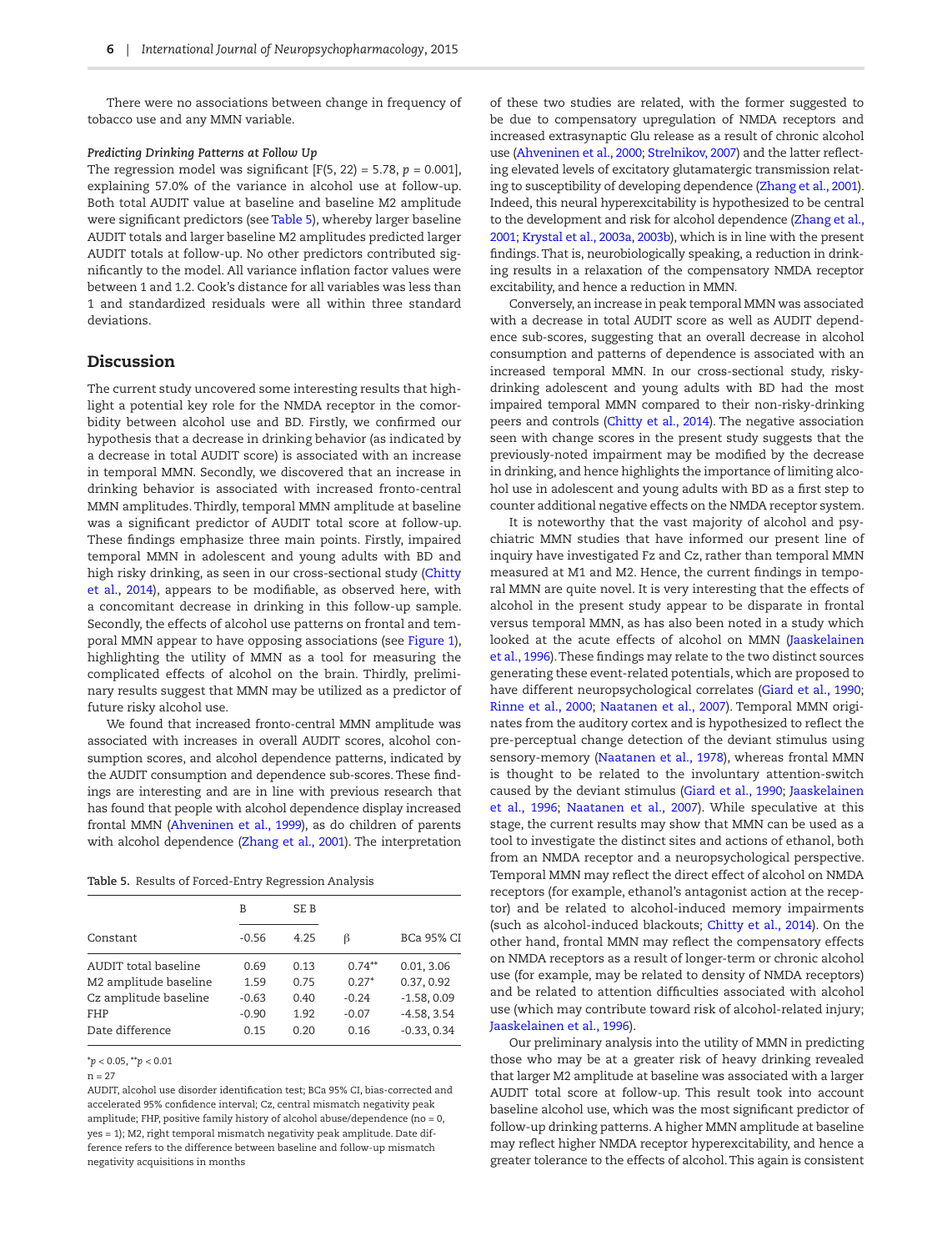with the predominant NMDA receptor theory regarding susceptibility for alcohol dependence [\(Zhang et al., 2001;](#page-8-12) [Krystal et al.,](#page-7-6)  [2003a](#page-7-6), [2003b](#page-7-27)). These results require replication with a larger cohort, but present a promising line of enquiry for utility of MMN as a neurobiological marker that may be used to determine risk for alcohol dependence in adolescent and young adults with BD.

#### *Limitations*

There are several limitations to consider when interpreting these study results. Firstly, due to the sample size of the study our regression analysis is limited and should be viewed as preliminary and in need of replication.

There were significant differences in baseline MMN amplitudes, whereby those who did not return for follow-up displayed significantly lower amplitudes at M1, M2, and Fz, with a trend in the same direction at Cz, compared to their peers who did return for follow-up. This was noted in another longitudinal study from our lab, with authors suggesting the worse underlying pathophysiology may have increased the likelihood of being lost to follow-up ([Kaur et al., 2013\)](#page-7-30). In the present case, the baseline-only sample also had trend-level higher rates of risky drinking. Thus, it is fitting to speculate that maintenance of risky drinking in those that were lost to follow-up may be associated with even greater MMN impairments.

We did not find any differences between FHP and FHN in terms of MMN or alcohol use within the study, which is contrary to previous evidence. This may be a result of our relatively low sample size, and the self-report collection of FHP data. This is an area that requires more rigorous future evaluation.

Participants were on an array of medications. Although there was no significant difference in patients that remained on or off medications, there is the possibility that some medications may have influenced the neurobiological measures. Of particular relevance are those medications that have an effect on the NMDA/ glutamatergic system, such as lamotrigine, lithium, and valproate ([Sanacora et al., 2008](#page-8-6)). Along with concurrent medications, almost 40% of participants also engaged in some form of cannabis use. In our cross-sectional study, cannabis use was not a significant predictor of impaired MMN ([Chitty et al., 2014\)](#page-7-19) and therefore was not covaried for in the present analysis. However, readers should bear in mind that use of cannabis, along with other illicit substances, is highly prevalent in BD. Future studies with larger sample sizes should examine the potential effect of cannabis.

#### *Conclusions*

The present study has highlighted a role of the NMDA receptor in this common and debilitating comorbidity of alcohol use and bipolar disorder. While the present study has not allowed us to make any firm conclusions about whether it is the NMDA receptor disturbance that is triggering the predisposition for alcohol use or whether alcohol use is compounding pre-existing disturbances, it has provided a basis for future research. We suggest that potentially both these theories are in play, and can be investigated looking at different components of MMN. The key message from the current study is that reducing alcohol use early in stages of illness is associated with changes in MMN, which may suggest that alcohol-induced NMDA impairments are modifiable. This supports the utility of targeted alcohol prevention strategies in adolescent and young adults with BD.

# Acknowledgements

The authors would like to express their gratitude to individuals who participated in this study.

# Statement of Interest

This study was funded by an National Health and Medical Research Council (NHMRC) Australia Fellowship awarded to Dr Hickie (No. 464914). Dr Hermens was also supported by a grant from the New South Wales (NSW) Health, Mental Health, and Drug & Alcohol Office. These funding agencies had no role in the analysis or interpretation of these data, in the writing of this report, or in the decision to submit the paper for publication.

Dr Hickie is a Senior Principal Research Fellow of the Australian National Health & Medical Research Council (AppID 1046899). He is the executive director of the Brain and Mind Research Institute at the University of Sydney, which operates two earlyintervention youth services under contract to headspace. He is a commissioner of the Australian National Mental Health commission and was previously the CEO of beyondblue: the national depression initiative and a director of headspace: the national youth mental health foundation until January 2012. Previously, he has led a range of community-based and pharmaceutical industry–supported depression awareness and education and training programs. He has led depression and other mental health research service evaluation or investigator-initiated research projects that have been supported by a variety of pharmaceutical partners. Current investigator-initiated studies are supported by Servier (manufacturers of agomelatine) and Pfizer. He has received honoraria for his contributions to professional educational seminars related to depression, youth mental health, and circadian-rhythms research. He has received travel support from Servier to attend scientific meetings related specifically to circadian-rhythm disorders.

## References

- <span id="page-6-6"></span>Ahveninen J, Jaaskelainen IP, Pekkonen E, Hallberg A, Hietanen M, Makela R, Naatanen R, Sillanaukee P (1999) Suppression of mismatch negativity by backward masking predicts impaired working-memory performance in alcoholics. Alcohol Clin Exp Res 23:1507–1514.
- <span id="page-6-2"></span>Ahveninen J, Escera C, Polo MD, Grau C, Jaaskelainen IP (2000) Acute and chronic effects of alcohol on preattentive auditory processing as reflected by mismatch negativity. Audiol Neuro-otol 5:303–311.
- <span id="page-6-1"></span>Andersson S, Barder HE, Hellvin T, Lovdahl H, Malt UF (2008) Neuropsychological and electrophysiological indices of neurocognitive dysfunction in bipolar II disorder. Bipolar Disord 10:888–899.
- Angst, J, (2007) The bipolar spectrum. Br J Psychiatry: J Mental Sci. 190, 189–191.
- APA 2000. Diagnostic and statistical manual of mental disorders. American Psychiatric Association, Washington DC.
- <span id="page-6-5"></span>Babor T, Higgins-Biddle J, Saunders J, Monteiro M (2001) AUDIT The alcohol use disorders identification test: guidelines for use in primary care, second edition. Geneva, Switzerland: World Health Organisation.
- <span id="page-6-3"></span>Baldeweg T, Hirsch SR (2014) Mismatch negativity indexes illness-specific impairments of cortical plasticity in schizophrenia: a comparison with bipolar disorder and Alzheimer's disease. Int J Psychophysiol. Advance online publication. Retrieved: 01.08.14 DOI: 10.1016/j.ijpsycho.2014.03.008
- <span id="page-6-4"></span>Bennett MR (2000) The concept of long term potentiation of transmission at synapses. Prog Neurobiol 60(2):109–137.
- <span id="page-6-0"></span>Cardoso BM, Kauer Sant'Anna M, Dias VV, Andreazza AC, Cereser KM, Kapczinski F (2008) The impact of co-morbid alcohol use disorder in bipolar patients. Alcohol 42:451–457.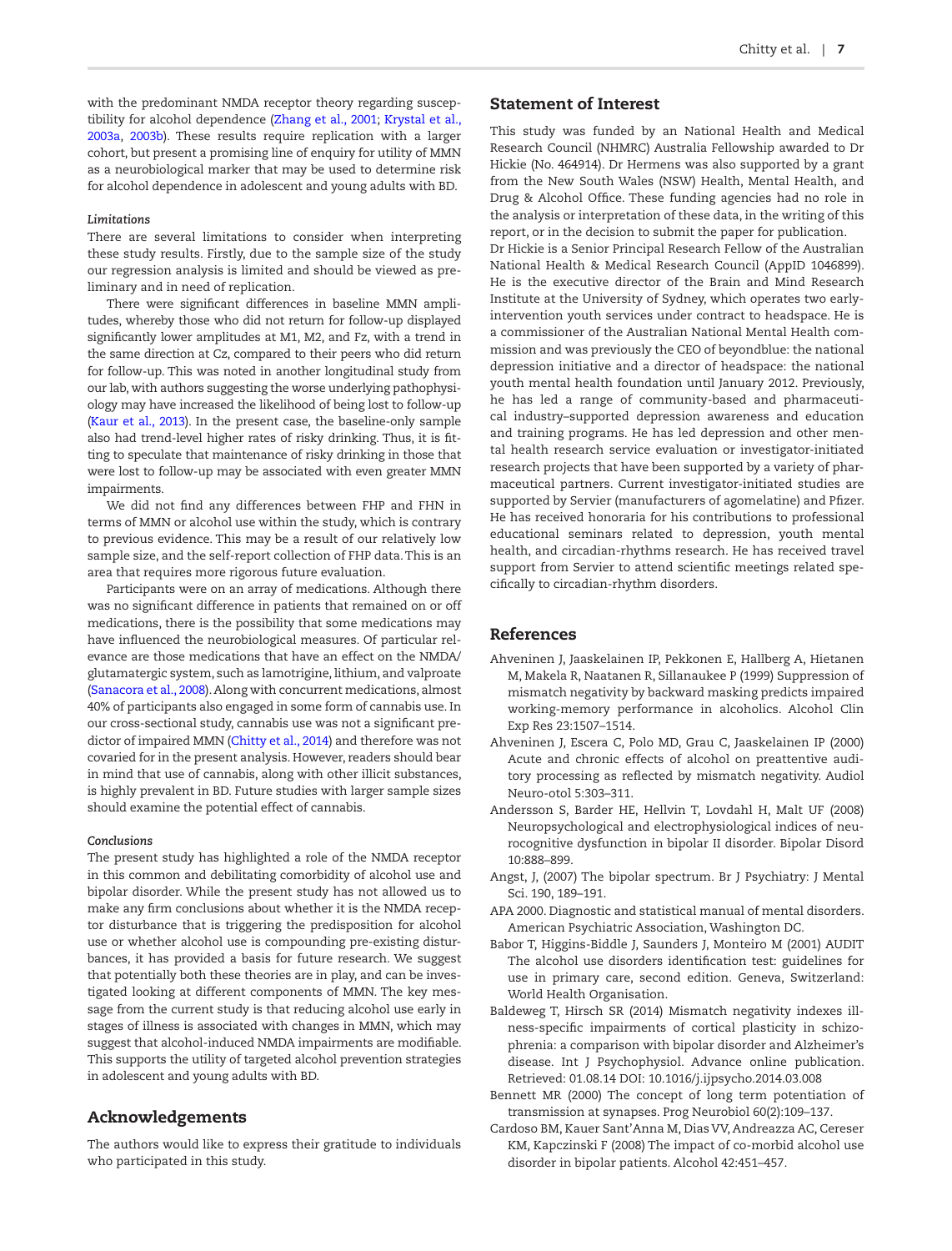- <span id="page-7-14"></span>Chitty KM, Lagopoulos J, Lee RS, Hickie IB, Hermens DF (2013) A systematic review and meta-analysis of proton magnetic resonance spectroscopy and mismatch negativity in bipolar disorder. Eur Neuropsychopharmacol 23:1348–1363.
- <span id="page-7-19"></span>Chitty KM, Kaur M, Lagopoulos J, Hickie IB, Hermens DF (2014) Risky alcohol use predicts temporal mismatch negativity impairments in young people with bipolar disorder. Biol Psychology 99:60–68.
- <span id="page-7-0"></span>Di Florio A, Craddock N, van den Bree M (2014) Alcohol misuse in bipolar disorder. A systematic review and meta-analysis of comorbidity rates. Eur Psychiatry 29:117–124.
- <span id="page-7-26"></span>Edwards SH, Humeniuk R, Ali R, Poznyak V, Monterio M (2003) The alcohol, smoking and substance involvement screening test (ASSIST): Guidelines for use in primary care (draft version 1.1 for field testing). Geneva, Switzerland: World Health Organization.
- <span id="page-7-28"></span>Giard MH, Perrin F, Pernier J, Bouchet P (1990) Brain generators implicated in the processing of auditory stimulus deviance: a topographic event-related potential study. Psychophysiology 27:627–640.
- <span id="page-7-1"></span>Goldstein BI, Velyvis VP, Parikh SV (2006) The association between moderate alcohol use and illness severity in bipolar disorder: a preliminary report. J Clin Psychiatry 67(1):102–106.
- <span id="page-7-4"></span>Grant KA, Lovinger DM (1995) Cellular and behavioral neurobiology of alcohol: receptor-mediated neuronal processes. J Clin Neurosci 3:155–164.
- <span id="page-7-23"></span>Hamilton M (1967) Development of a rating scale for primary depressive illness. Br J Soc Psychol 6:278–296.
- <span id="page-7-18"></span>He J, Li B, Guo Y, Naatanen R, Pakarinen S, Luo YJ (2013) Effects of alcohol on auditory pre-attentive processing of four sound features: evidence from mismatch negativity. Psychopharmacology (Berl) 225:353–360.
- <span id="page-7-21"></span>Hermens DF, Ward PB, Hodge MA, Kaur M, Naismith SL, Hickie IB (2010) Impaired MMN/P3a complex in first-episode psychosis: cognitive and psychosocial associations. Prog Neuropsychopharmacol Biol Psychiatry 34(6):822–829.
- <span id="page-7-20"></span>Hermens DF, Redoblado Hodge MA, Naismith SL, Kaur M, Scott E, Hickie IB (2011) Neuropsychological clustering highlights cognitive differences in young people presenting with depressive symptoms. J Int Neuropsychol Soc 17:267–276.
- <span id="page-7-15"></span>Jaaskelainen IP, Lehtokoski A, Alho K, Kujala T, Pekkonen E, Sinclair JD, Naatanen R, Sillanaukee P (1995) Low dose of ethanol suppresses mismatch negativity of auditory event-related potentials. Alcohol Clin Exp Res 19:607–610.
- Jaaskelainen IP, Pekkonen E, Alho K, Sinclair JD, Sillanaukee P, Naatanen R (1995) Dose-related effect of alcohol on mismatch negativity and reaction time performance. Alcohol 12:491–495.
- <span id="page-7-16"></span>Jaaskelainen IP, Pekkonen E, Hirvonen J, Sillanaukee P, Naatanen R (1996) Mismatch negativity subcomponents and ethyl alcohol. Biol Psychology 43:13–25.
- <span id="page-7-12"></span>Jahshan C, Wynn J, Mathis K, Altshuler L, Glahn D, Green M (2012) Cross-diagnostic comparison of duration mismatch negativity and P3a in bipolar disorder and schizophrenia. Bipolar Disord 14:239–248.
- <span id="page-7-9"></span>Javitt DC, Schroeder CE, Steinschneider M, Arezzo JC, Ritter W, Vaughan HG, Jr. (1995) Cognitive event-related potentials in human and non-human primates: implications for the PCP/ NMDA model of schizophrenia. Electroencephalogr Clin Neurophysiol Suppl 44:161–175.
- <span id="page-7-10"></span>Javitt DC, Steinschneider M, Schroeder CE, Arezzo JC (1996) Role of cortical N-methyl-D-aspartate receptors in auditory sensory memory and mismatch negativity generation: implications for schizophrenia. Proc Natl Acad Sci USA 93:11962–11967.
- <span id="page-7-11"></span>Javitt DC, Schoepp D, Kalivas PW, Volkow ND, Zarate C, Merchant K, Bear MF, Umbricht D, Hajos M, Potter WZ, Lee CM (2011) Translating glutamate: from pathophysiology to treatment. Sci Transl Med 3:102mr Page number is listed as 102mr2.
- <span id="page-7-8"></span>Johnson GF, Leeman MM (1977) Analysis of familial factors in bipolar affective illness. Arch Gen Psychiatry 34:1074– 1083.
- Kaur M, Battisti RA, Ward PB, Ahmed A, Hickie IB, Hermens DF (2011) MMN/P3a deficits in first episode psychosis: comparing schizophrenia-spectrum and affective-spectrum subgroups. Schizophr Res 130(1–3):203–209.
- <span id="page-7-13"></span>Kaur M, Battisti RA, Lagopoulos J, Ward PB, Hickie IB, Hermens DF (2012) Neurophysiological biomarkers support bipolarspectrum disorders within psychosis cluster. J Psychiatry Neurosci 37:313–321.
- <span id="page-7-30"></span>Kaur M, Lagopoulos J, Lee RS, Ward PB, Naismith SL, Hickie IB, Hermens DF (2013) Longitudinal associations between mismatch negativity and disability in early schizophrenia- and affective-spectrum disorders. Prog Neuropsychopharmacol Biol Psychiatry 46C:161–169.
- <span id="page-7-17"></span>Kenemans JL, Hebly W, van den Heuvel EH, Grent TJT (2010) Moderate alcohol disrupts a mechanism for detection of rare events in human visual cortex. J Psychopharmacol 24:839– 845.
- <span id="page-7-25"></span>Kessler RC, Andrews G, Colpe LJ, Hiripi E, Mroczek DK, Normand SL, Walters EE, Zaslavsky AM (2002) Short screening scales to monitor population prevalences and trends in non-specific psychological distress. Psychol Med 32:959–976.
- <span id="page-7-7"></span>Krupitsky EM, Rudenko AA, Burakov AM, Slavina TY, Grinenko AA, Pittman B, Gueorguieva R, Petrakis IL, Zvartau EE, Krystal JH (2007) Antiglutamatergic strategies for ethanol detoxification: comparison with placebo and diazepam. Alcohol Clin Exp Res 31:604–611.
- <span id="page-7-6"></span>Krystal JH, Petrakis IL, Mason G, Trevisan L, D'Souza DC (2003a) N-methyl-D-aspartate glutamate receptors and alcoholism: reward, dependence, treatment, and vulnerability. Pharmacol Ther 99:79–94.
- <span id="page-7-27"></span>Krystal JH, Petrakis IL, Krupitsky E, Schutz C, Trevisan L, D'Souza DC (2003b) NMDA receptor antagonism and the ethanol intoxication signal: from alcoholism risk to pharmacotherapy. Ann NY Acad Sci 1003:176–184.
- <span id="page-7-22"></span>Lee RS, Hermens DF, Redoblado-Hodge MA, Naismith SL, Porter MA, Kaur M, White D, Scott EM, Hickie IB (2013) Neuropsychological and socio-occupational functioning in young psychiatric outpatients: a longitudinal investigation. PLOS ONE 8:e58176.
- <span id="page-7-24"></span>Lovibond PF, Lovibond SH (1995) The structure of negative emotional states: comparison of the Depression Anxiety Stress Scales (DASS) with the Beck Depression and Anxiety Inventories. Behav Res Ther 33:335–343.
- <span id="page-7-5"></span>Lovinger DM, White G, Weight FF (1989) Ethanol inhibits NMDAactivated ion current in hippocampal neurons. Science 243:1721–1724.
- <span id="page-7-3"></span>McCullumsmith RE, Kristiansen LV, Beneyto M, Scarr E, Dean B, Meador-Woodruff JH (2007) Decreased NR1, NR2A, and SAP102 transcript expression in the hippocampus in bipolar disorder. Brain Res 1127:108–118.
- <span id="page-7-2"></span>Mundo E, Tharmalingham S, Neves-Pereira M, Dalton EJ, Macciardi F, Parikh SV, Bolonna A, Kerwin RW, Arranz MJ, Makoff AJ, Kennedy JL (2003) Evidence that the N-methyl-D-aspartate subunit 1 receptor gene (GRIN1) confers susceptibility to bipolar disorder. Mol Psychiatry 8:241–245.
- <span id="page-7-29"></span>Naatanen R, Gaillard AW, Mantysalo S (1978) Early selectiveattention effect on evoked potential reinterpreted. Acta Psychologica 42:313–329.